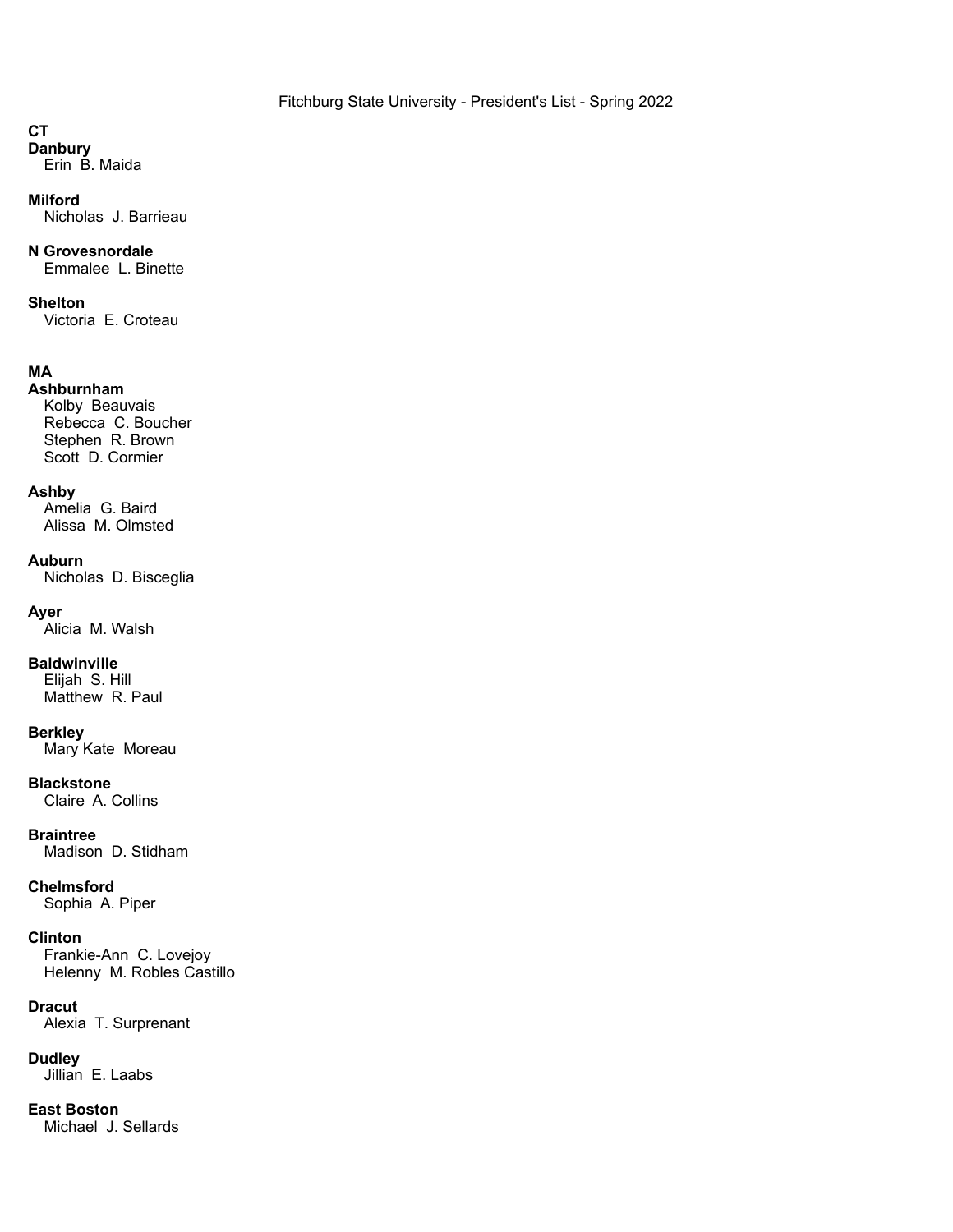#### **Fitchburg**

Courtney A. Brouillet Alissa M. Escobales John Heimo Cali E. Laakso Tyler J. Longe-Mccann Isabelle M. Ream Yazmin Rodriguez Devin J. Tormey

#### **Franklin**

Rachel M. Howard

#### **Gardner**

Nicolle F. Brooks Cameron J. Davis Madison L. Grinkis

#### **Hubbardston**

Alyssa M. Syria

### **Hudson**

Elizabeth C. Cautela Joseph R. Cautela

#### **Lawrence**

Tristan R. Straker

### **Leicester**

Jack W. Larson

### **Leominster**

Kenneth R. Aubuchon Jacob D. Barnes Dylan J. Dandy Jacob M. DeCarolis Rebecca Hess Jessica A. Morse Lance E. Savage Alina Tang Sean-Paul P. Tomer Allison H. Turner

#### **Lowell**

Shayna N. Spring

#### **Lunenburg**

Robert P. Carpenter Jyy R. Liang Colby L. Stacey

#### **Mansfield**

Sarah M. Cahill

#### **Maynard**

Emma C. Jacques

#### **Methuen**

Samuel S. Flint

### **N Attleboro**

Cameron J. Emanuel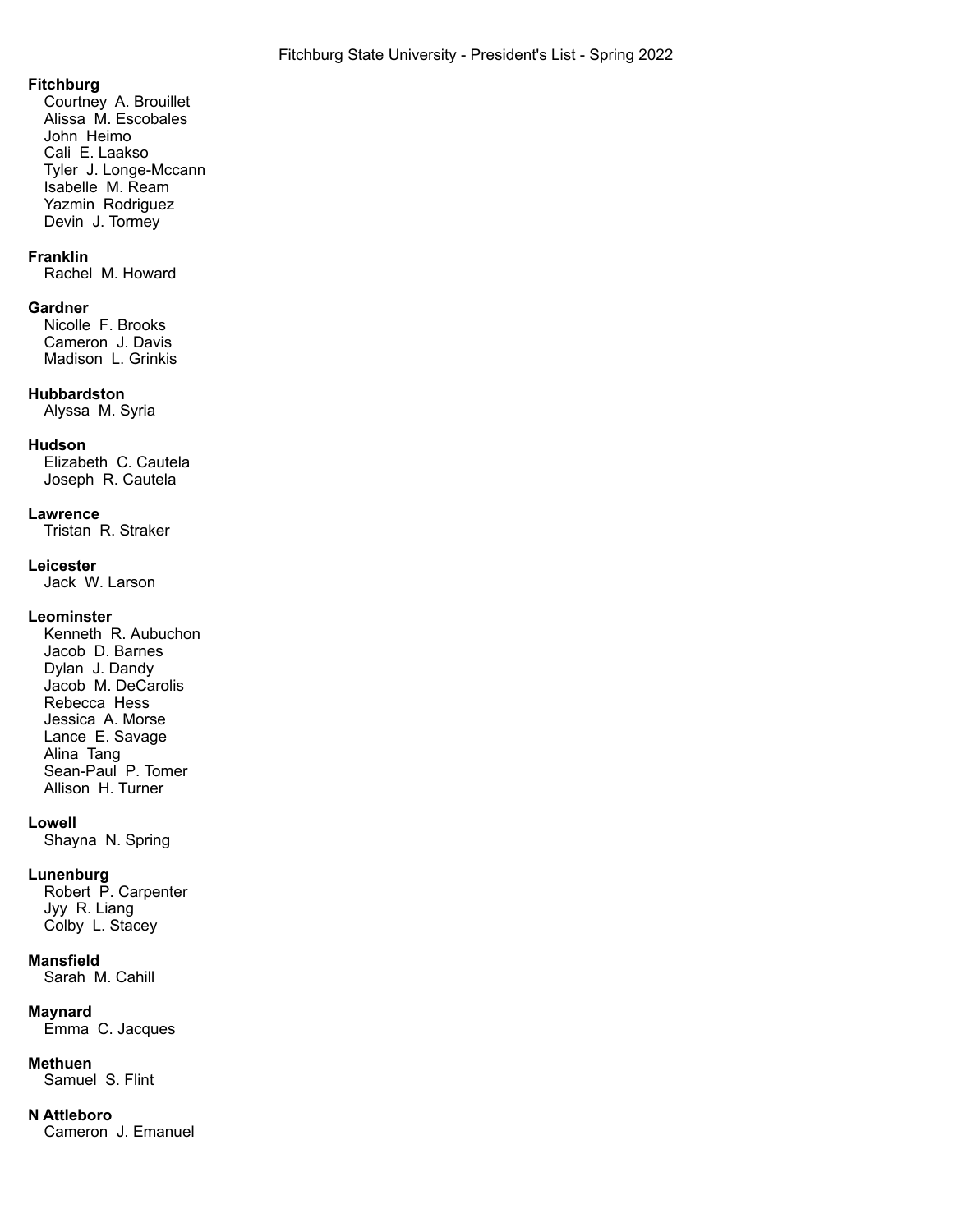#### **N Chelmsford**

Alyssa J. Fields

#### **Natick**

Timothy R. Foley

# **Northborough**

Mohamed H. Elsayyad

#### **Oakham**

Joshua C. Frazier

#### **Orange**

Jeremy L. Askew Katelyn R. Page Emily K. Vescovi

#### **Oxford**

Suzannah R. Lambert

### **Pepperell**

Holly N. Connolly Alyssa R. Mayer

#### **Plymouth**

Jonah A. Perlow

### **Saugus**

Tiffany M. Bravo

### **Shirley**

Laura J. Cullinan

# **Southbridge**

Fintan D. Neff

#### **Sterling**

Sophia R. Fallavollita Cody M. Fanion

#### **Taunton**

Caitlin Corliss

### **Templeton**

Abby M. Gavin

#### **Townsend**

Jessica Feddersen Breanna R. Keefe Sara L. Robbins

#### **Uxbridge**

Lorenzo G. Demalia

# **Waltham**

Leon J. Van Molle

#### **Webster**

Elliot A. Zopatti

# **West Boylston**

Madison M. Waterson